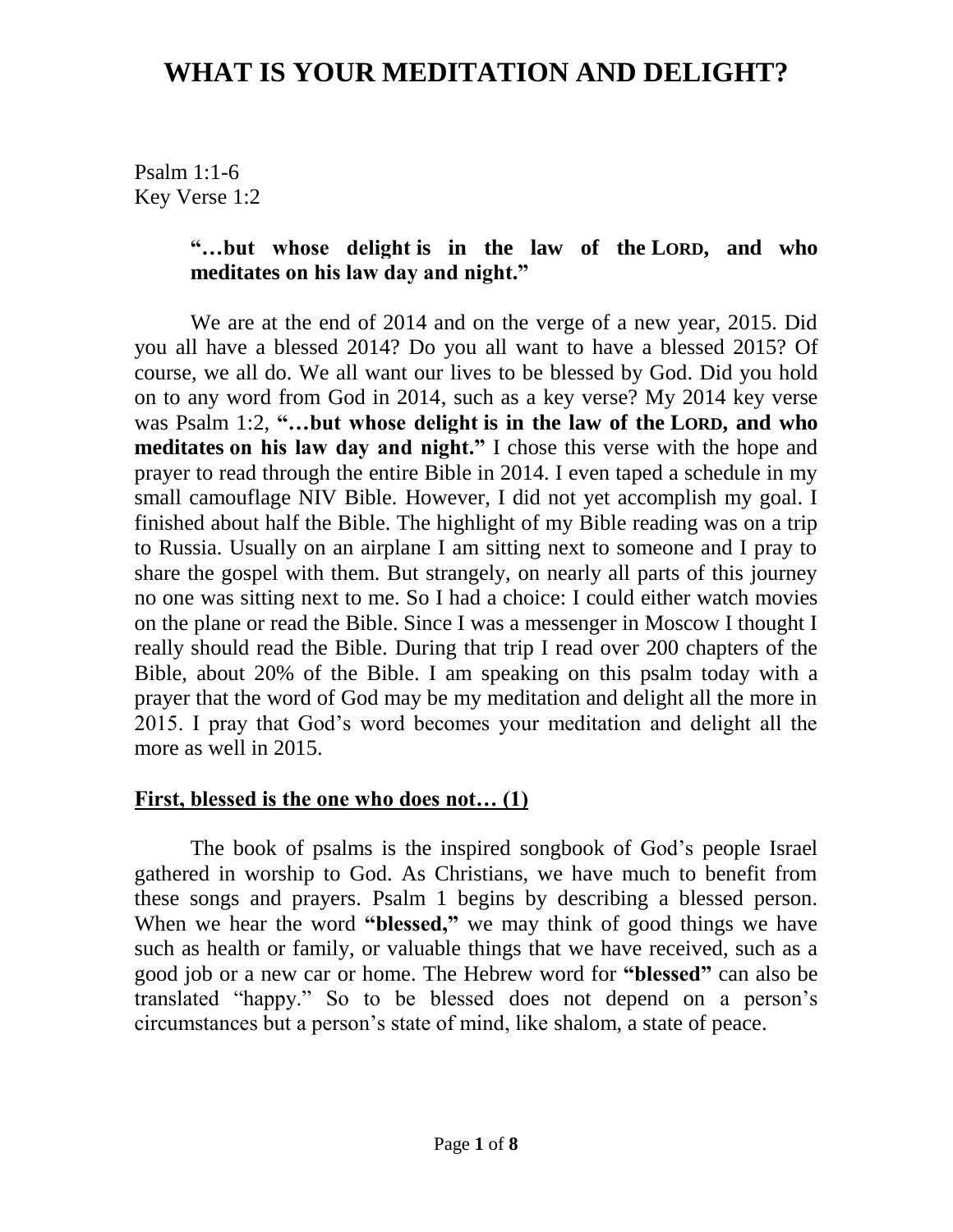Psalm 1 describes blessed people not by what they have but first of all by what they do not do, then by what they do. A blessed person does not do 3 things: (1) walk in step with the wicked, or (2) stand in the way that sinners take, or  $(3)$  sit in the company of mockers. It is noteworthy that the psalm begins by what a blessed person does not do. Obviously, it must be quite easy or natural to do these things. If there was no pull or temptation to do these things, then there would be no need to mention it. So a blessed person abstains from and resists these things. There is a progression in the words walk, stand and sit. To walk with some one is to "rub shoulders" or hang out with them. To stand with someone implies that you are talking with them. To sit with someone means you spend considerable time with them, doing what they are doing. Of course, in walking it depends on where you are going, in talking it depends on what you are saying, and in sitting in company in depends on what you are doing. Key words here indicate with whom you do these things and who is doing the influencing: "the wicked," "sinners," and "mockers." The words "in step," "way," and "company" mean that the wicked are leading, the sinners are guiding, and the mockers are mocking in these circumstances.

A wicked person in the Bible is one who is guilty of a sin against God or man. A sinner is one who misses the right way and goes a wrong way. Who is a mocker? Proverbs 21:24 describes such as person: **"The proud and arrogant person—'Mocker' is his name— behaves with insolent fury."** The book of Proverbs further describes mockers as fools who hate knowledge (1:22), those who do not respond to rebuke (13:1), those who resent or insult people who correct them (9:7; 15:12), those characterized by strife, quarrels and insults and those who stir up anger and dissension (29:8). In our sinful nature, we don't like correction or rebuke. But one who resists correction or rebuke when it is needed becomes a mocker or a wicked fool. In contrast, if we humbly receive correction or rebuke that is based on God's truth, then we are wise and blessed. 2 Timothy 3:16 says, **"All Scripture is Godbreathed and is useful for teaching, rebuking, correcting and training in righteousness…"** Hebrews 12:11 says similarly: **"No discipline seems pleasant at the time, but painful. Later on, however, it produces a harvest of righteousness and peace for those who have been trained by it."**

All people are sinful and must be told what not to do (like the Ten Commandments). The blessed life includes paying careful attention to and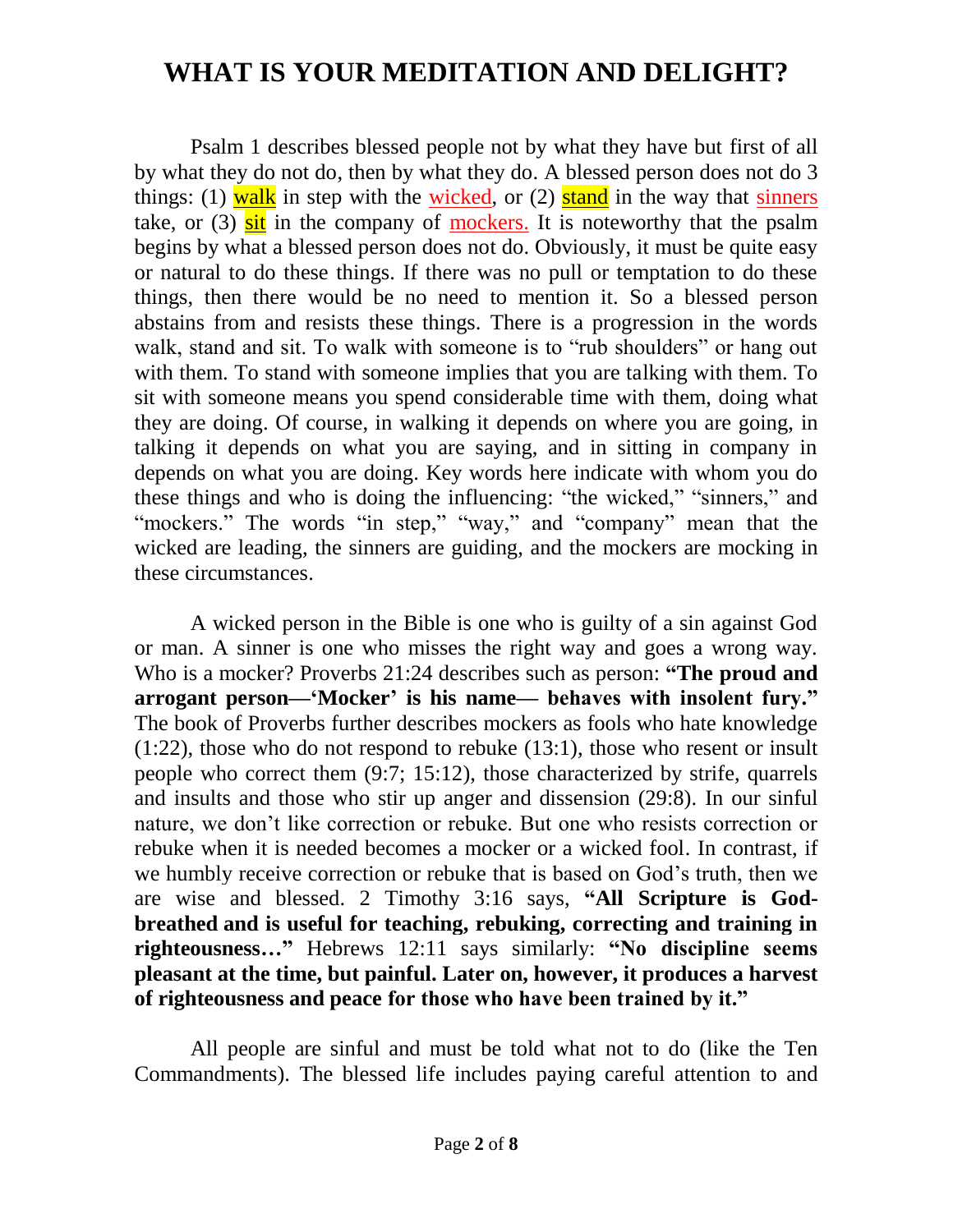obeying God's instructions what not to do, where not to go, and who not to be influenced by. Humans are naturally self-centered and selfish. The way of blessing and life requires self-denial and abstinence. These days a popular motto is: "Follow your heart." The Bible warns about such thinking: **"the heart is deceitful above all things and beyond cure. Who can understand it?"** (Jer 17:9)

In Jesus' Sermon on the Mount (Mt 5-7), Jesus contrasted 2 ways: **"Enter through the narrow gate. For wide is the gate and broad is the road that leads to destruction, and many enter through it. But small is the gate and narrow the road that leads to life, and only a few find it."** (Mt 7:13-14) According to Jesus, many people are on the road to destruction. It must be easy and popular. In contrast, only a few people find the road to life. Jesus admonishes us to take the narrow road to life, even though it is not easy or popular. Jesus tells us to be a good influence, like salt and light: **"You are the light of the world…let your light shine before others, that they may see your good deeds and glorify your Father in heaven."** (Mt 5:14a,16) Apostle Peter said similarly: **"But you are a chosen people, a royal priesthood, a holy nation, God's special possession, that you may declare the praises of him who called you out of darkness into his wonderful light."** (1 Peter 2:9) Again Peter told us to be ready witnesses for Christ: **"But in your hearts revere Christ as Lord. Always be prepared to give an answer to everyone who asks you to give the reason for the hope that you have. But do this with gentleness and respect…"** (1 Peter 3:15) In a word, we must fight against our sinful nature and surrender to God's will. Many verses in the Bible bear this out: Jesus said, **"Whoever wants to be my disciple must deny themselves and take up their cross daily and follow me."** (Lk 9:23) **"For whoever wants to save their life will lose it, but whoever loses their life for me and for the gospel will save it."** (Mk 8:35) Apostle John wrote, **"The world and its desires pass away, but whoever does the will of God lives forever."** (1Jn 2:17)

#### **Second, who delights and meditates on God's word (2).**

We thought about what a blessed person does not do. Then what does a blessed person do? Verse 2 tells us: **"…but whose delight is in the law of the LORD, and who meditates on his law day and night."** A blessed person delights in the law of the Lord and meditates on it day and night. Here, **"law"**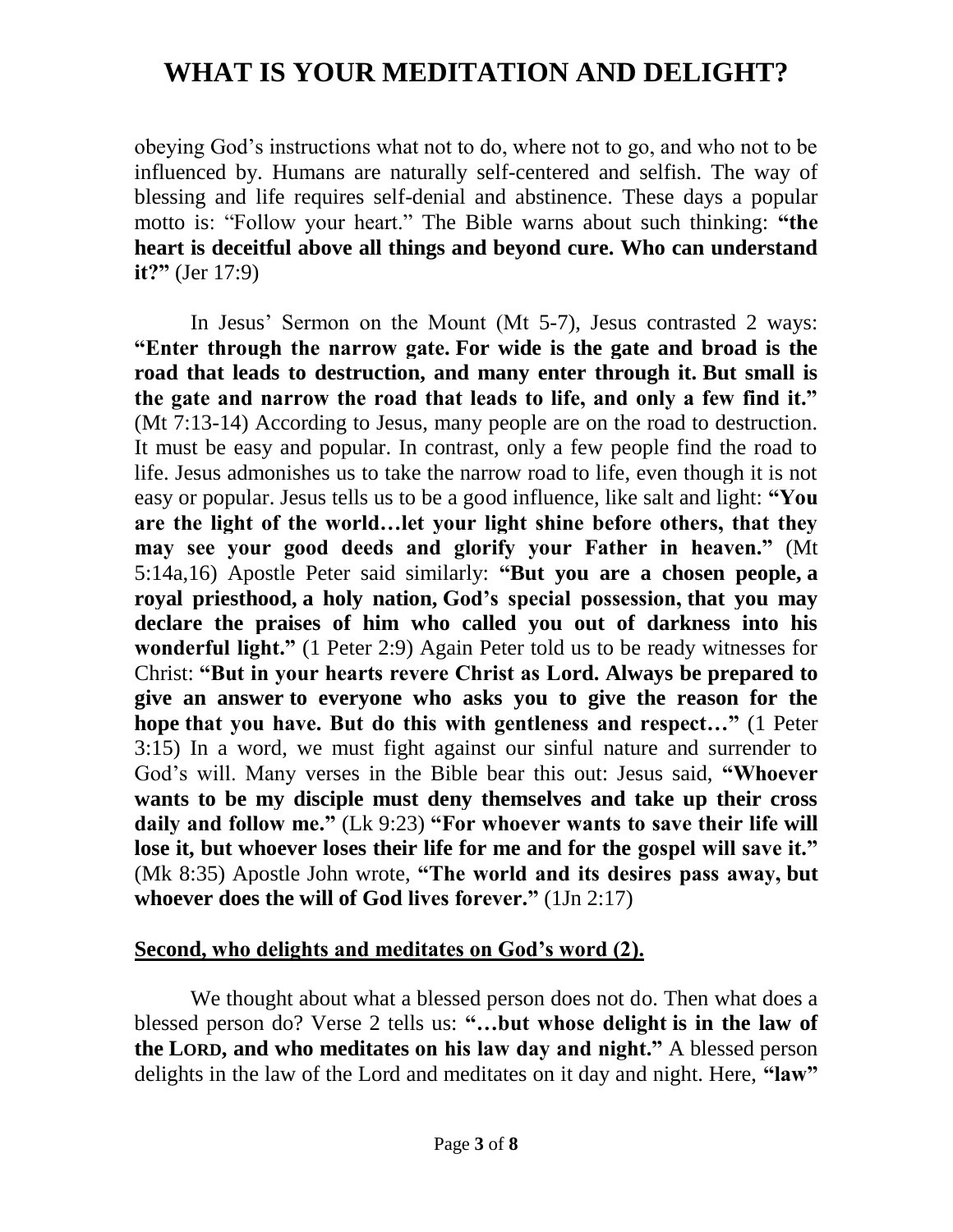in Hebrew is Torah and can refer to the Pentateuch (5 books of Moses) or more broadly to the Lord's instruction or direction (way). The blessed person loves God's word. This reminds me of Psalm 119, an incredible psalm, and the longest chapter in the Bible. It's all about delighting in God's word. It begins like Psalm 1: **"Blessed are those whose ways are blameless, who walk according to the law of the LORD."** (Psalm 119:1) It goes through each of the 22 letters of the Hebrew alphabet, relishing God's word. Here are two more verses: **"I rise before dawn and cry for help; I have put my hope in your word. My eyes stay open through the watches of the night, that I may meditate on your promises."** (Ps 119:147-148)

Have you ever stayed up all night reading the Bible or meditating on it? I remember staying up all night once playing video games. Actually, I heard that a young man died staying up several days playing video games. On a brighter note, one time (again in Russia), because of jet lag, I laid in my bed meditating on God's word, trying to remember even 1 verse from every book of the Bible. It was a delightful exercise. One way to meditate on God's word is to memorize Bible verses. Another idea I just read about is to read the same book of the Bible 20 times through, then the contents really come to heart. It's easiest to begin with short books that can be read in one sitting, like 10 minutes at a time.

It's good to ask yourself: do I delight to open and read God's word or does it seem burdensome, dry, uninteresting or irrelevant? How easy it is to read a newspaper or book or magazine, or to surf the internet, or to watch a movie with great enthusiasm and interest. But how is your heart's attitude to God's word? Can we say like Psalm 42:1-2, **"As the deer pants for streams of water, so my soul pants for you, my God. My soul thirsts for God, for the living God. When can I go and meet with God?"**

Jesus' Parable of the Sower shows varying responses to God's word. Only the path soil rejects God's word; the other 3 types receive it gladly. The problem with the rocky soil is it is too shallow, so it withers in tough times. The problem with the thorny soil is competition from 'other' things—worries, riches and pleasures, which choke out God's word. God's word can be likened to mail in our mailbox. Some regard it as junk mail, and throw it in the garbage without even opening it. Now imagine that you got a personal letter from the President of the USA or the mayor of Chicago. Wouldn't you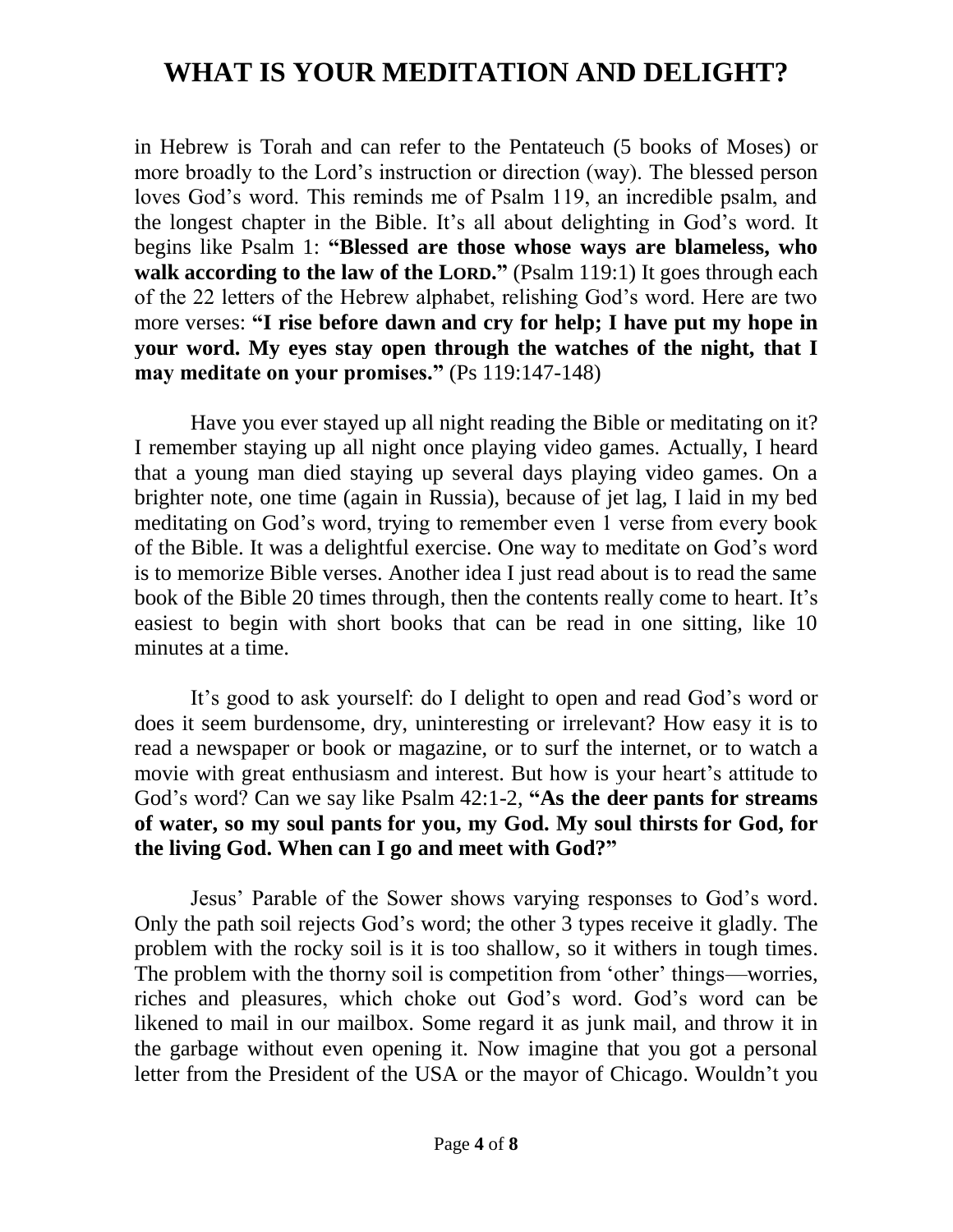be interested in reading it carefully? Or how about a love letter or a letter from a secret admirer? People are careful to read and savor every word from a love letter, not just once but several times—finding deeper meaning behind the words.

To meditate on God's word with delight is to find new insight and joy in God's word, even in a passage we thought we knew well. God's word to Joshua echoes this sentiment: **"Keep this Book of the Law always on your lips; meditate on it day and night, so that you may be careful to do everything written in it. Then you will be prosperous and successful."** (Joshua 1:8) To meditate day and night goes beyond thinking about it once a week in church. There are many part-time occasional believers in the world. But there are not many who meditate on God's word day and night. Actually it requires supernatural discipline. Fallen man is driven by things like petty desires and selfish ambition. The question is: how can we have this burning heart's desire to want God more than anything? What we all need is a revival of new life, a new heart, a new love within. I'm not totally sure what each person needs to do, but I can see a few things that have helped me and some Bible verses that address this.

**(1) Repent of sin.** Ezekiel 18:30-32, **"Repent! Turn away from all your offenses; then sin will not be your downfall. Rid yourselves of all the offenses you have committed, and get a new heart and a new spirit….For I take no pleasure in the death of anyone, declares the Sovereign LORD. Repent and live!"** Romans 13:13-14 says, **"Let us behave decently, as in the daytime, not in carousing and drunkenness, not in sexual immorality and debauchery, not in dissension and jealousy. Rather, clothe yourselves with the Lord Jesus Christ, and do not think about how to gratify the desires of the flesh."**

**(2) Pray.** Jesus told his disciples the Parable of the Persistent Widow to show them that they should always pray and not give up (Lk 18:1). Another time Jesus said, **"Ask and it will be given to you; seek and you will find; knock and the door will be opened to you."** (Matthew 7:7) Again, Jesus said, **"Therefore I tell you, whatever you ask for in prayer, believe that you have received it, and it will be yours."** (Mark 11:24) And again, **"If you then, though you are evil, know how to give good gifts to your children,**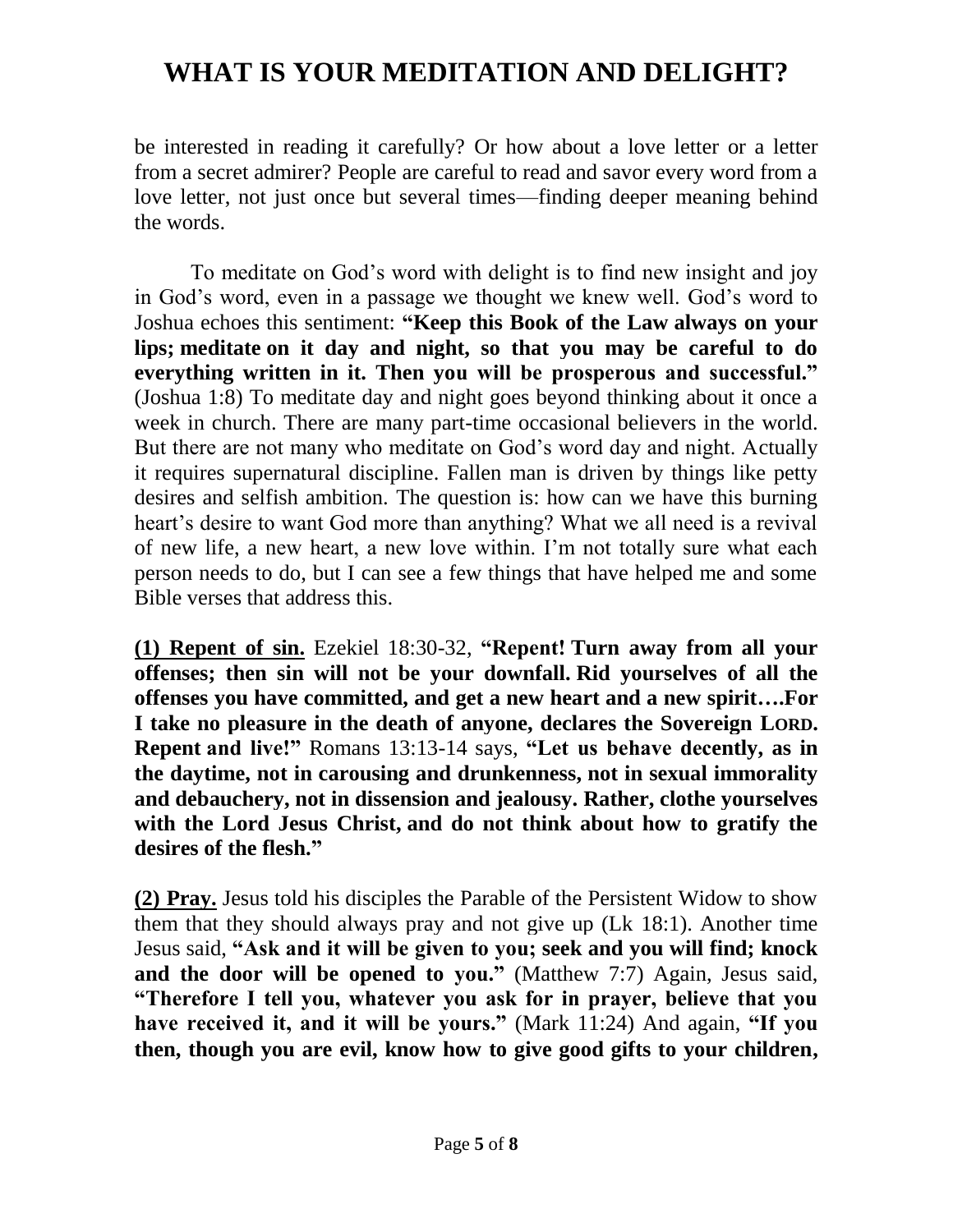**how much more will your Father in heaven give the Holy Spirit to those who ask him!"** (Luke 11:13)

**(3) Trust in the Lord/Have faith.** "**Trust in the LORD with all your heart and lean not on your own understanding; in all your ways submit to him, and he will make your paths straight."** (Proverbs 3:5-6) **"'If you can'?" said Jesus. "Everything is possible for one who believes."** (Mark 9:23)

**(4) Press on/Don't give up. "Forgetting what is behind and straining toward what is ahead, I press on toward the goal to win the prize for which God has called me heavenward in Christ Jesus."** (Philippians 3:13- 14) **"Let us not become weary in doing good, for at the proper time we will reap a harvest if we do not give up."** (Galatians 6:9)

**(5) Walk by the Spirit. "So I say, walk by the Spirit, and you will not gratify the desires of the flesh."** (Galatians 5:16) **"For if you live according to the flesh, you will die; but if by the Spirit you put to death the misdeeds of the body, you will live."** (Romans 8:13)

**(6) Put it into practice.** One helpful discipline we have in our ministry is sharing testimonies, either written or oral. This enables us to meditate more on God's word, struggling against our sinful nature in order to live by God's Spirit and put his word into practice. Jesus said, **"Therefore everyone who hears these words of mine and puts them into practice is like a wise man who built his house on the rock." (**Matthew 7:24)

These are just some of the ways that we can fan into flame delight in God's word and experience revival, personally and as a community.

#### **Third, like a tree or like chaff? (3-6)**

So what is a blessed person like? Verse 3 tells us: **"That person is like a tree planted by streams of water, which yields its fruit in season and whose leaf does not wither—whatever they do prospers."** Trees don't thrive in deserts. They thrive next to sources of water, like rivers and lakes. If a person represents a tree, then God's word represents a river. One who relies on God's word like a tree relies on water from a river, will bear much good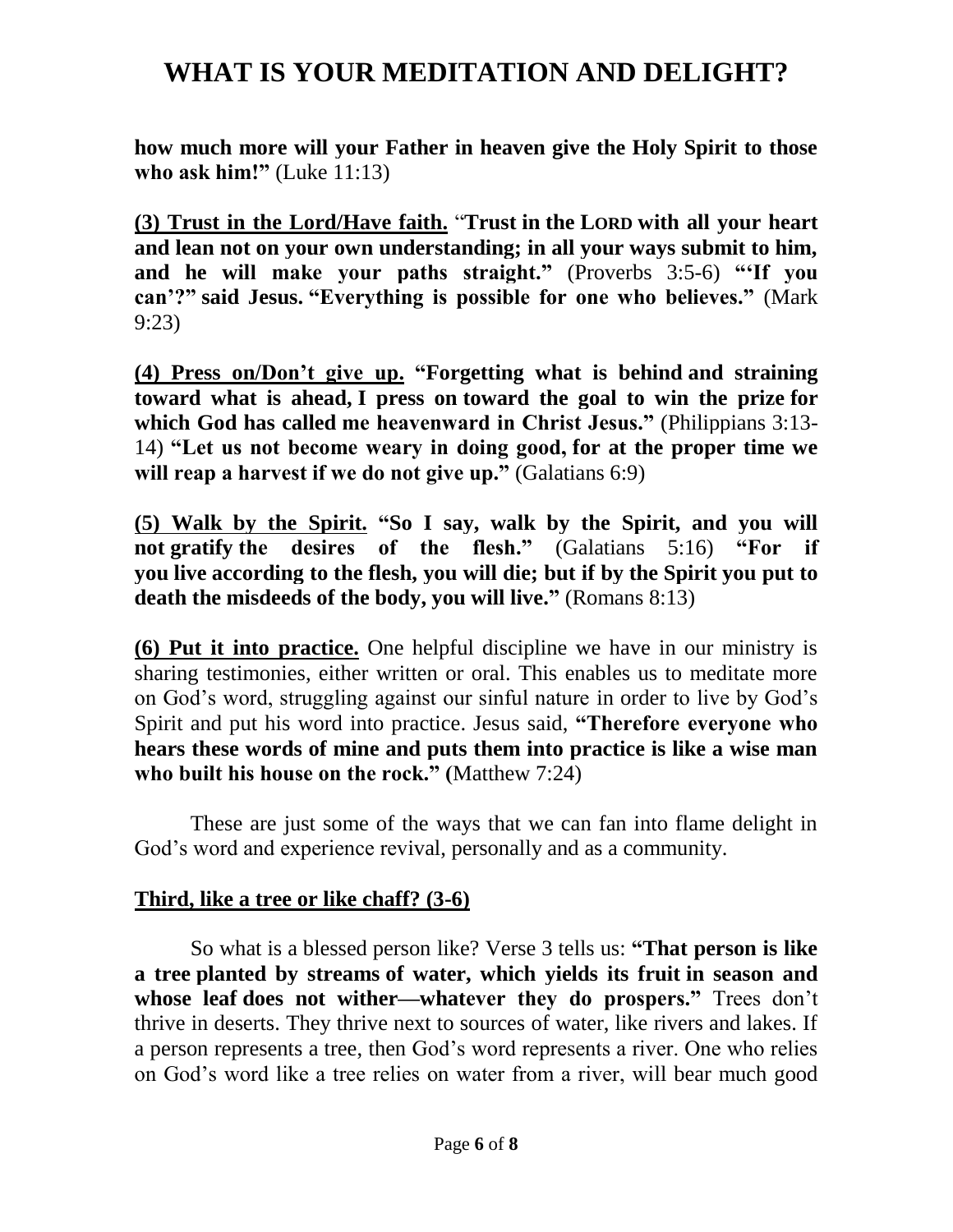fruit. God's word is like a river. Isaiah 55:10-11 says, **"As the rain and the snow come down from heaven, and do not return to it without watering the earth and making it bud and flourish, so that it yields seed for the sower and bread for the eater, so is my word that goes out from my mouth: It will not return to me empty, but will accomplish what I desire and achieve the purpose for which I sent it."** Jesus makes the same promise to bear much fruit, because Jesus is the source of life: **"I am the vine; you are the branches. If you remain in me and I in you, you will bear much fruit; apart from me you can do nothing."** (John 15:5)

The blessed, righteous person is contrasted with the wicked. The wicked person is not described in this psalm, but Psalm 37 gives a vivid contrast between a righteous and a wicked person. Wicked people hate God and God's people but they will be destroyed. Verse 4 says that the wicked are like chaff that the wind blows away. In contrast to a tree planted by the river, chaff is the useless husk after winnowing grain that the wind blows away. Wicked people have no root or commitment. They are blown here and there by every wind of teaching (Eph 4:14). They will not be able to stand at the time of God's judgment. They cannot be included in the assembly of the righteous. The psalm concludes with a contrast: **"For the Lord watches over the way of the righteous, but the way of the wicked leads to destruction."**

In 1928, the universities in Canada were in spiritual decay. Howard Guinness was a medical student in London, involved in student Christian movement. He had a passion to see people won for Christ. Daily he would whistle hymn songs and witness to Christ on the bus to and from work. When he bought a motorbike he fastened a big sign to it that read, "Prepare to meet thy God." After finishing his medical exams, he decided to go to Canada in October until Easter to revive some student ministry in Canada. He never went back to medicine, exchanging medicine for a lifetime of preaching Christ. On the boat ride across the Atlantic, he led his cabin-mate, an engineer emigrating to Canada, to Christ. He encouraged daily prayer meetings, weekly Bible studies and a huge vision to small groups of students in almost every university he visited. "He went across Canada like a flame of fire; wherever he touched down there came life." ("For Christ and the University," by Keith and Gladys Hunt, p.64). One person who delighted in God's word touched thousands of lives for Christ.